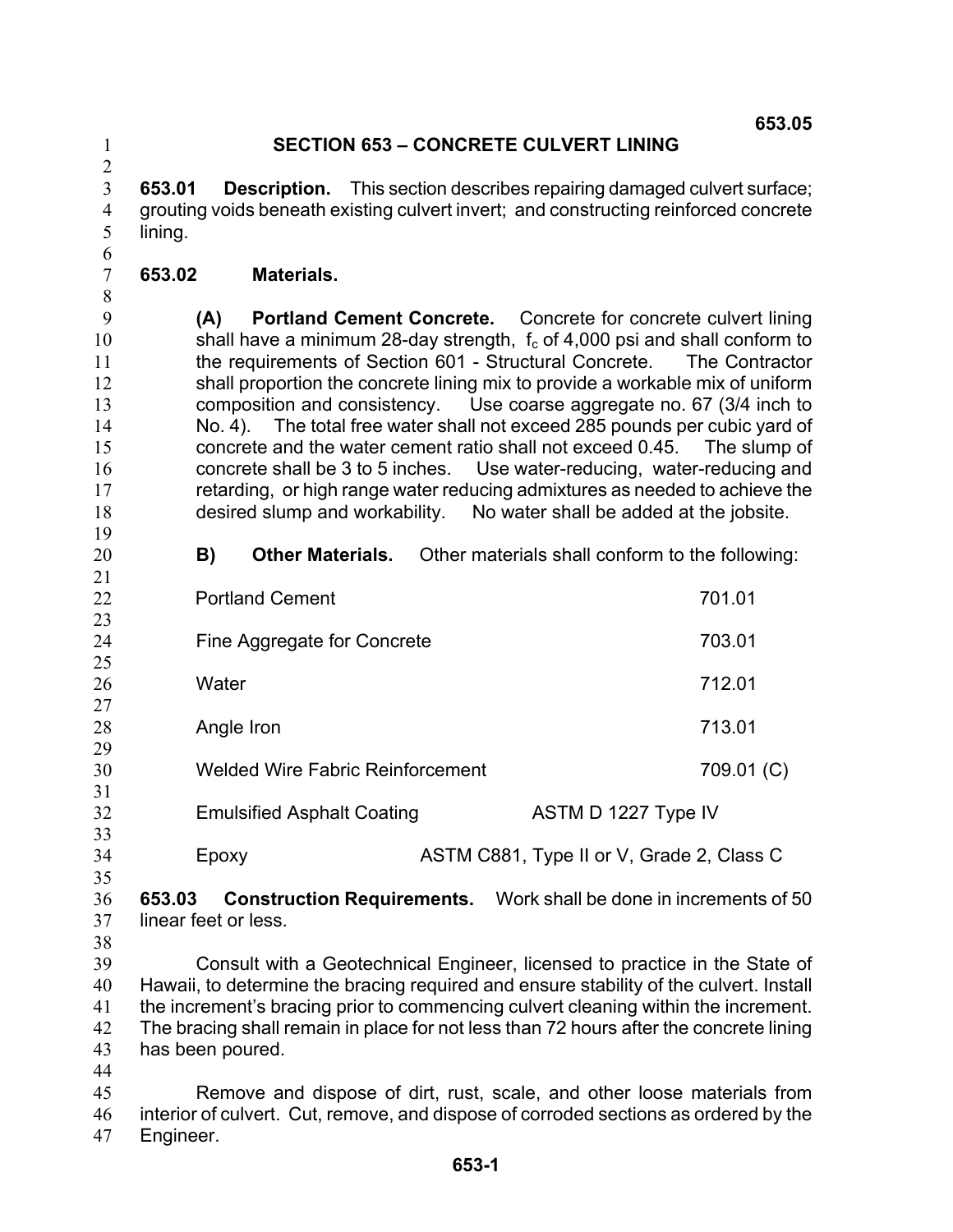## **653.03**

49 50 51 52 Weld 3/16-inch thick, 2-inches in height by 2-inches in width by 1-foot long angle irons to the crest of the corrugations of the culvert at two-feet on-center, longitudinally.

- 53 54 55 Place the welded wire fabric steel reinforcement, two-inches above the crest of the corrugations by laying on the angle irons. Lap welded wire fabric a minimum of six-inches.
- 56

48

57 58 59 Prior to installing angle irons and welded wire fabric, the Engineer will inspect and accept the prepared culvert surface.

60 61 62 63 64 Apply epoxy-bonding agent after cleaning metal surface, just before concrete placement. Clean culvert surface 12 inches above limits of epoxy bonding agent by hydrowashing with minimum water pressure of 5,000 pounds per square inch. Remove excess bonding agent that collects in the pockets. Epoxy bonding agent shall be tacky when concrete is placed.

65

66 67 68 69 70 71 Repair damage to welded wire fabric and angle irons that occur during concrete placement at no increase in contract price and contract time. Trowel concrete to form a smooth, dense surface finish. Fill voids beneath culvert invert with concrete. Score concrete culvert lining 1/8-inch wide, 1-inch deep laterally, at 10 feet on-center. If the Contractor chooses to score by sawcutting, sawcut between four to eight hours after concrete is placed.

72

73 74 75 76 Cure concrete in accordance with Subsection 503.03 (L) - Curing Methods. Allow concrete placed in the culvert to cure for a minimum of 48 hours before allowing water to flow through culvert.

77 78 79 80 81 After concrete has cured and has been scored laterally, apply two coats of emulsified asphalt to both edges of lining and to the 3/4-inch scores. Clean metal and concrete surfaces to be coated. Asphalt coating at edge of lining shall be 6 inches wide along length of culvert lining. Finished coating shall be a continuous film, free of voids, gaps, or pin holes.

82 83

## **653.04 Method of Measurement.**

84 85

**(1)** Concrete culvert lining will be paid on a lump sum basis. Measurement for payment will not apply.

**(2)** The Engineer will measure removal of damaged culvert sections per square yard in accordance with the contract documents.

- 91 92 **(3)** The Engineer will measure concrete placed beneath culvert invert per cubic yard in accordance with the contract documents.
- 93